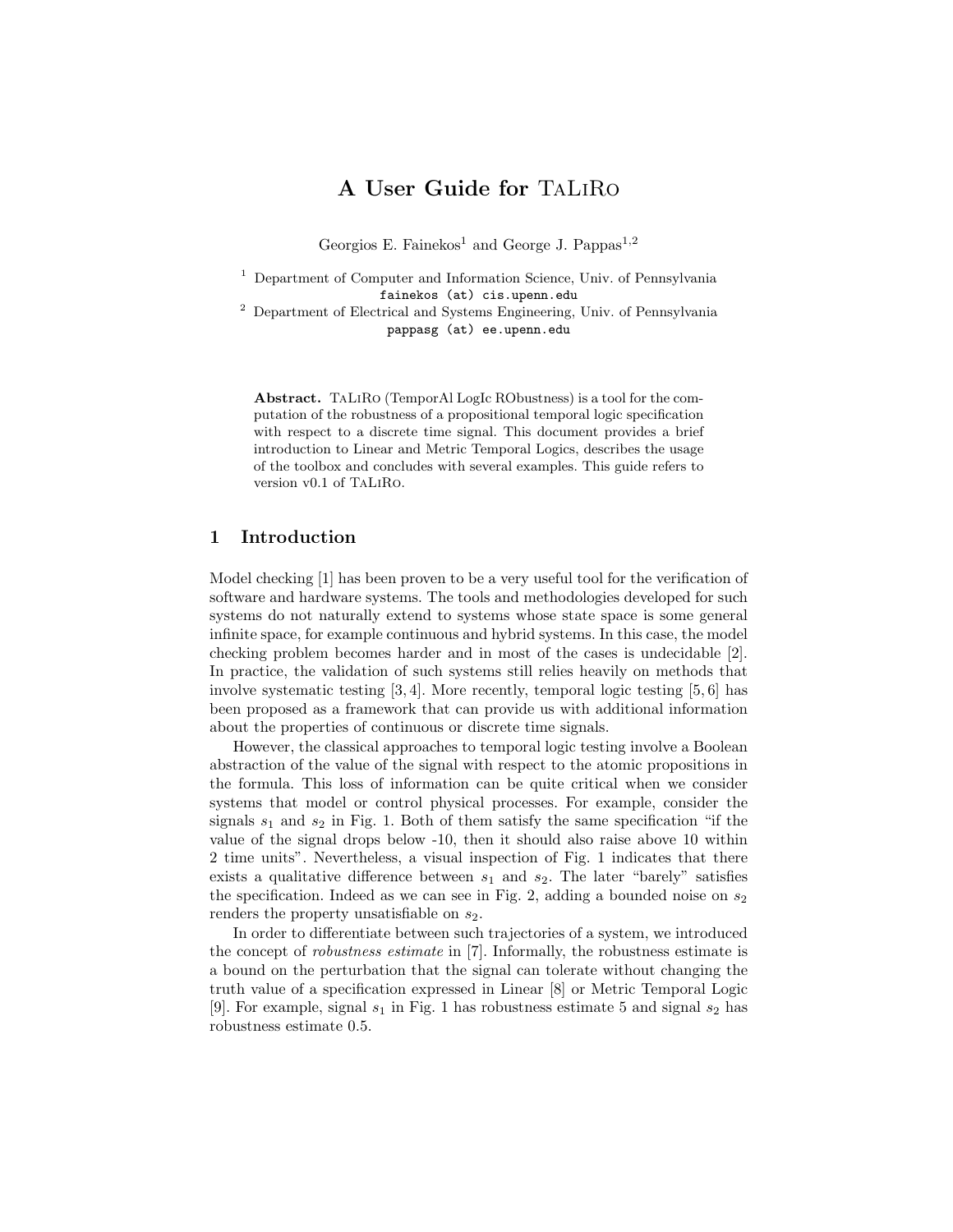



Fig. 1. Two signals  $s_1$  and  $s_2$  which satisfy the specification:  $\square(p_1 \rightarrow \diamondsuit_{\leq 2}p_2)$ . Here,  $\mathcal{O}(p_1) = \mathbb{R}_{\leq -10}$  and  $\mathcal{O}(p_2) = \mathbb{R}_{\geq 10}$ .

Fig. 2. The signal  $s_2$  modified by random noise. The arrow points to the point in time where the property fails.

This document is the user guide for TaLiRo. TaLiRo computes the robustness estimate [7] of a temporal logic specification (LTL or MTL) over a finite timed state sequence, that is, a bounded duration discrete time signal marked with timestamps. Determining the robustness estimate of a signal is useful in cases where the system has known bounded measurement noise and bias. The robustness estimate has also been proven useful in temporal logic verification of dynamical systems [10] and in continuous time reasoning using discrete time methods [11].

# 2 Theoretical Background

In this section, we provide a brief overview of timed state sequences and temporal logics. Also, we give the intuition behind the robustness estimate.

Let  $\mathbb R$  be the set of the real numbers,  $\mathbb Q$  be the set of rational numbers and N the set of the natural numbers. We denote the extended real number line by  $\mathbb{R} = \mathbb{R} \cup \{\pm \infty\}$ . In addition, we use pseudo-arithmetic expressions to represent certain subsets of the aforementioned sets. For example,  $\mathbb{R}_{\geq 0}$  denotes the subset of the reals whose elements are greater than or equal to zero. We let  $\mathbb{B} = {\{\perp, \top\}}$ , where  $\top$  and  $\bot$  are the symbols for the boolean constants true and *false* respectively. Finally, given a set A,  $\mathcal{P}(A)$  denotes the powerset of the set A and |A| denotes its cardinality.

### 2.1 Signals and Timed State Sequences

In nature, physical processes evolve in a continuous manner. Think for example, the temperature in a room or the height of the water in a tank. This does not imply that the value of the property that we measure evolves in a continuous manner (e.g., the stress in a rod that is going to break), but rather that there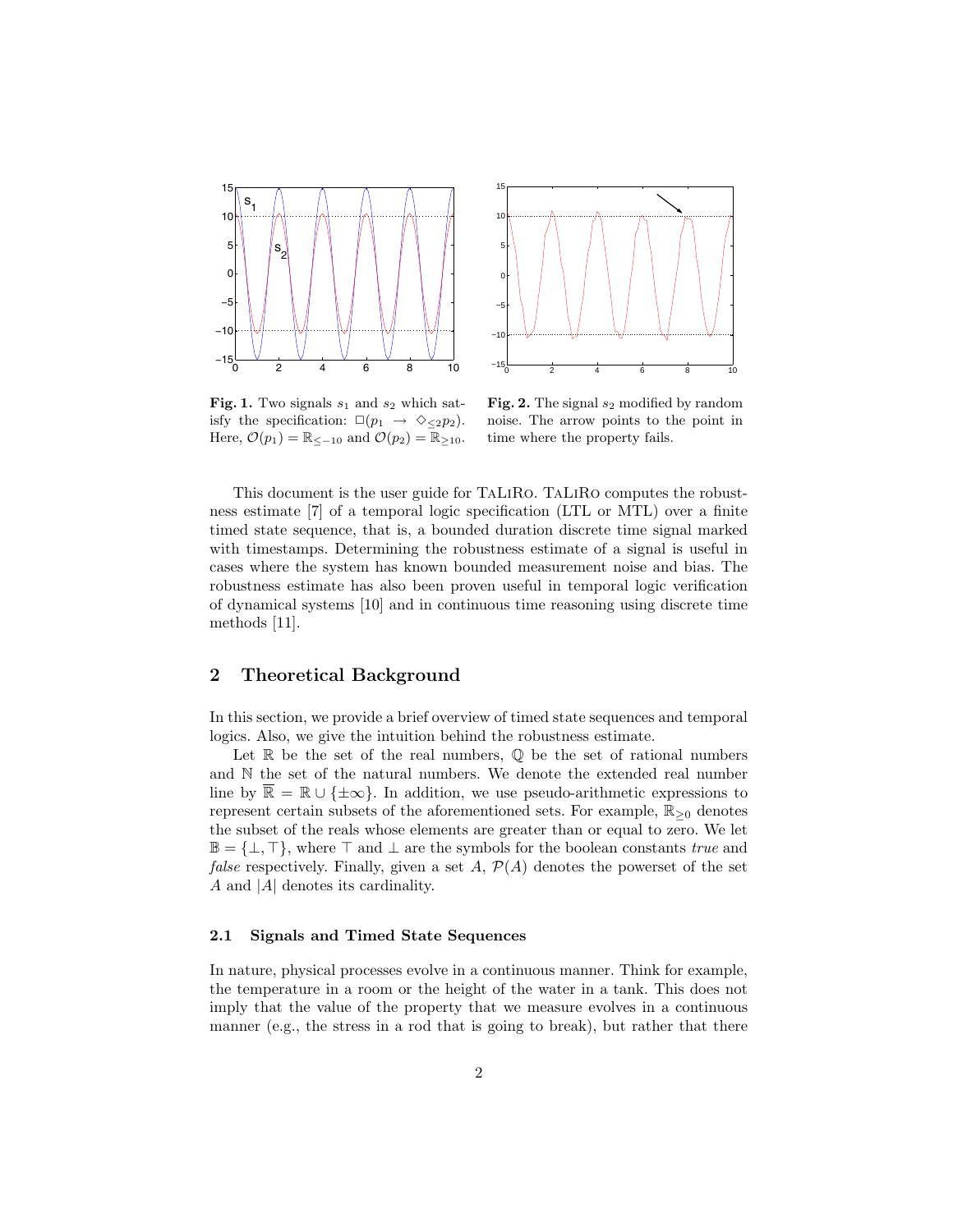exists a value at each point in time. The most natural way to model the evolution of such quantities in time is through functions defined over the reals.

In that sense, a *continuous time signal* s is a simply a function  $s: R \to \mathbb{R}^n$ from a time domain R to some value in the set  $\mathbb{R}^n$  with  $n \in \mathbb{N}$ . When we consider bounded time signals, then we let  $R = [0, r] \subseteq \mathbb{R}_{\geq 0}$ , otherwise we let  $R = \mathbb{R}_{\geq 0}$ . As an example of a continuous time signal, consider the function  $s_1(t) = \sin t + \sin 2t$  in Fig. 3 such that  $R = [0, 7\pi]$ . Note that the range of a signal is  $\mathbb{R}^n$  rather than just  $\mathbb R$  since in many cases we want to model several physical quantities using only one variable. For example, we might be taking measurements from 5 temperature sensors in a room.



Fig. 3. A continuous time signal  $s_1$  with time domain  $R = [0, 7\pi]$ .

However, in virtually all the practical cases the representation of the behavior of such systems that is available to us for analysis is in discrete time. For example when we monitor the temperature in a room, we cannot know the value of the continuous time signal at all points in time, but only at those points in time that are attainable through sampling. This is also true, when we simulate a continuous time signal using a digital computer. Some form of discretization of time is always necessary.

A discrete time signal  $\sigma$  can represent computer simulated trajectories of physical models or the sampling process that takes place when we digitally monitor physical systems. Informally, a discrete time signal  $\sigma$  is a sequence of snapshots of the continuous time behaviour of a system. Each such snapshot represents the state of the system at a particular point in time (see Fig. 4). Nevertheless, a discrete time signal does not provide us with any timing information. In order to reason about the timing properties of a discrete time signal, we introduce the *timing function*  $\tau$ . The role of the timing function is to pair each snapshot of  $\sigma$  with a time stamp.

More formally, we define a discrete time signal  $\sigma$  to be a function from N to  $\mathbb{R}^n$ . Such a signal can be of bounded or unbounded duration. In the former case we set  $N = N_{\leq m}$  for some  $m \in \mathbb{N}$ , while in the latter  $N = \mathbb{N}$ . Analogously,  $\tau$  is a function  $\tau : N \to \mathbb{R}_{\geq 0}$ . Two important restrictions on a timing function  $\tau$  are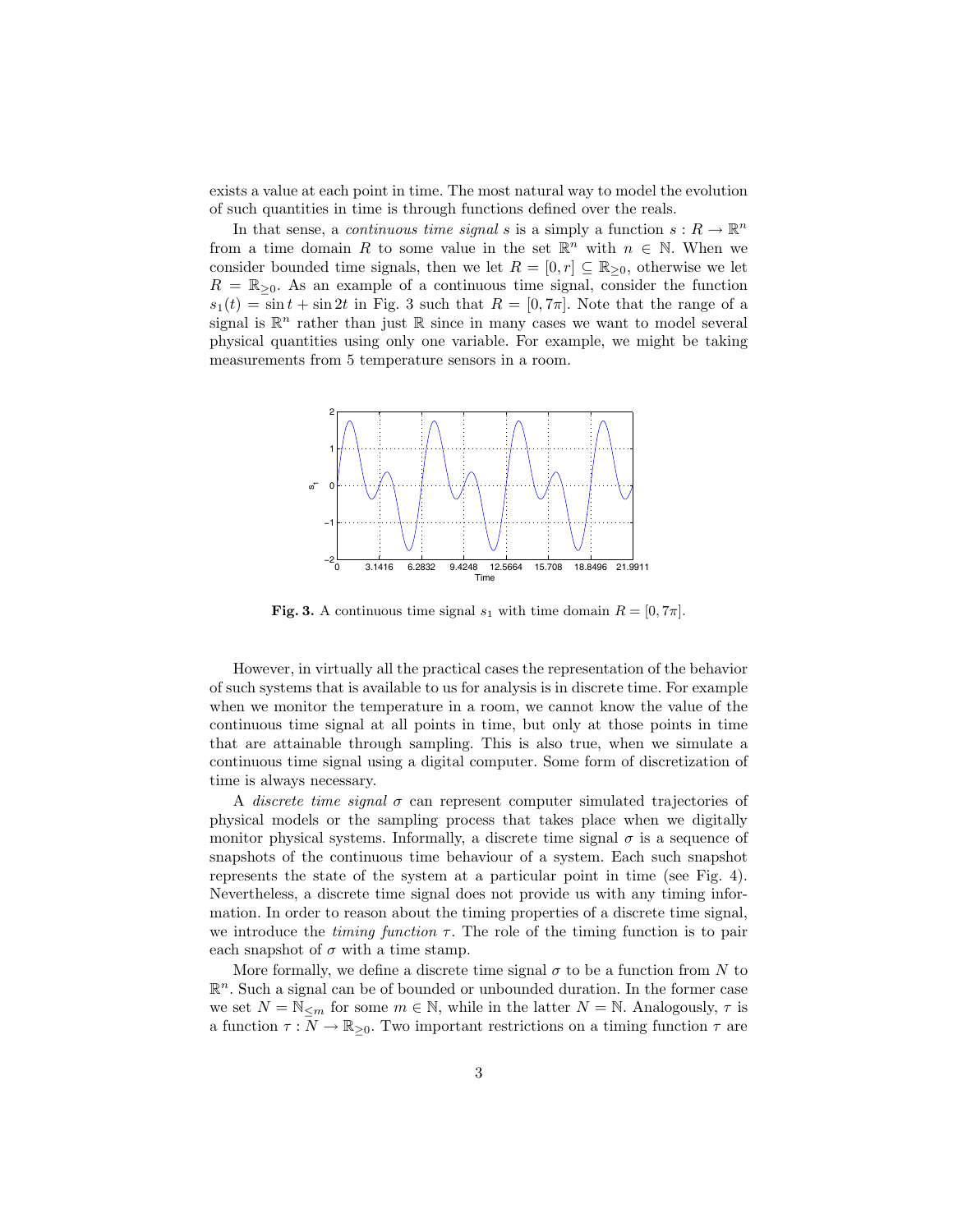

Fig. 4. A discrete time signal  $\sigma_1(i) = \sin \tau_1(i) + \sin 2\tau_1(i)$  where the timing function is  $\tau_1(i) = 0.2i.$ 

- 1.  $\tau$  must be a strictly increasing function, i.e.,  $\tau(i) < \tau(j)$  for  $i < j$ .
- 2. if N is infinite, then  $\tau$  must diverge, i.e.,  $\lim_{i\to+\infty}\tau(i)=+\infty$ .

In order to reason about the properties of signals, we have to define certain sets of interest in  $\mathbb{R}^n$ . For example in Fig. 1, we would like to know whether the value of the signal is in the sets  $(-\infty, -10]$  and  $[10, +\infty)$ . We do so by using a set of atomic propositions  $AP$  which label subsets of  $\mathbb{R}^n$ . In other words, we define an observation map  $\mathcal{O}: AP \to \mathcal{P}(\mathbb{R}^n)$  such that for each  $p \in AP$  the corresponding set is  $\mathcal{O}(p) \subseteq \mathbb{R}^n$ . Also, we define the "inverse" map  $\mathcal{O}^{-1} : \mathbb{R}^n \to \mathcal{P}(AP)$  as  $\mathcal{O}^{-1}(x) := \{p \in AP \mid x \in \mathcal{O}(p)\}\$ for  $x \in \mathbb{R}^n$ .

By pairing a sequence of atomic propositions  $\bar{\sigma} = \mathcal{O}^{-1} \circ \sigma$  with a timing function  $\tau$ , we define what is usually referred to as a *timed state sequence*  $\mu =$  $(\bar{\sigma}, \tau)$ . Here,  $\circ$  denotes function composition :  $(f \circ g)(t) = f(g(t))$ . Timed state sequences are a widely accepted model for reasoning about real time systems [12]. In the following, we let  $\mu^{(1)}$  be the first member of the pair, i.e.,  $\mu^{(1)} = \mathcal{O}^{-1} \circ \sigma$ , and  $\mu^{(2)}$  be the second member of the pair, i.e.,  $\mu^{(2)} = \tau$ . Finally,  $|\mu|$  denotes the length of the timed state sequence. That is, if the time domain of  $\sigma$  and  $\tau$  is N, then  $|\mu| = \sup N + 1$ .

### 2.2 Metric Temporal Logic

The Metric Temporal Logic (MTL) was introduced in [9] in order to reason about the quantitative timing properties of boolean signals. In this section, we review the basics of propositional MTL.

In order to make apparent the use of MTL for signal analysis purposes, we first give an informal description of the operators of the logic. MTL formulas are built over a set of propositions, the set  $AP$  in our case, using combinations of the traditional and temporal operators. Traditional logic operators are the conjunction (∧), disjunction (∨), negation (¬), implication (→) and equivalence  $(\leftrightarrow)$ . Some of the temporal operators, which we will be using here, are next  $(\bigcirc_{\mathcal{I}})$ , weak next  $(\bigcirc_{\mathcal{I}})$ , eventually  $(\Diamond_{\mathcal{I}})$ , always  $(\Box_{\mathcal{I}})$ , until  $(\mathcal{U}_{\mathcal{I}})$  and release  $(\mathcal{R}_{\mathcal{I}})$ . The subscript  $\mathcal I$  imposes timing constraints on the temporal operators. The interval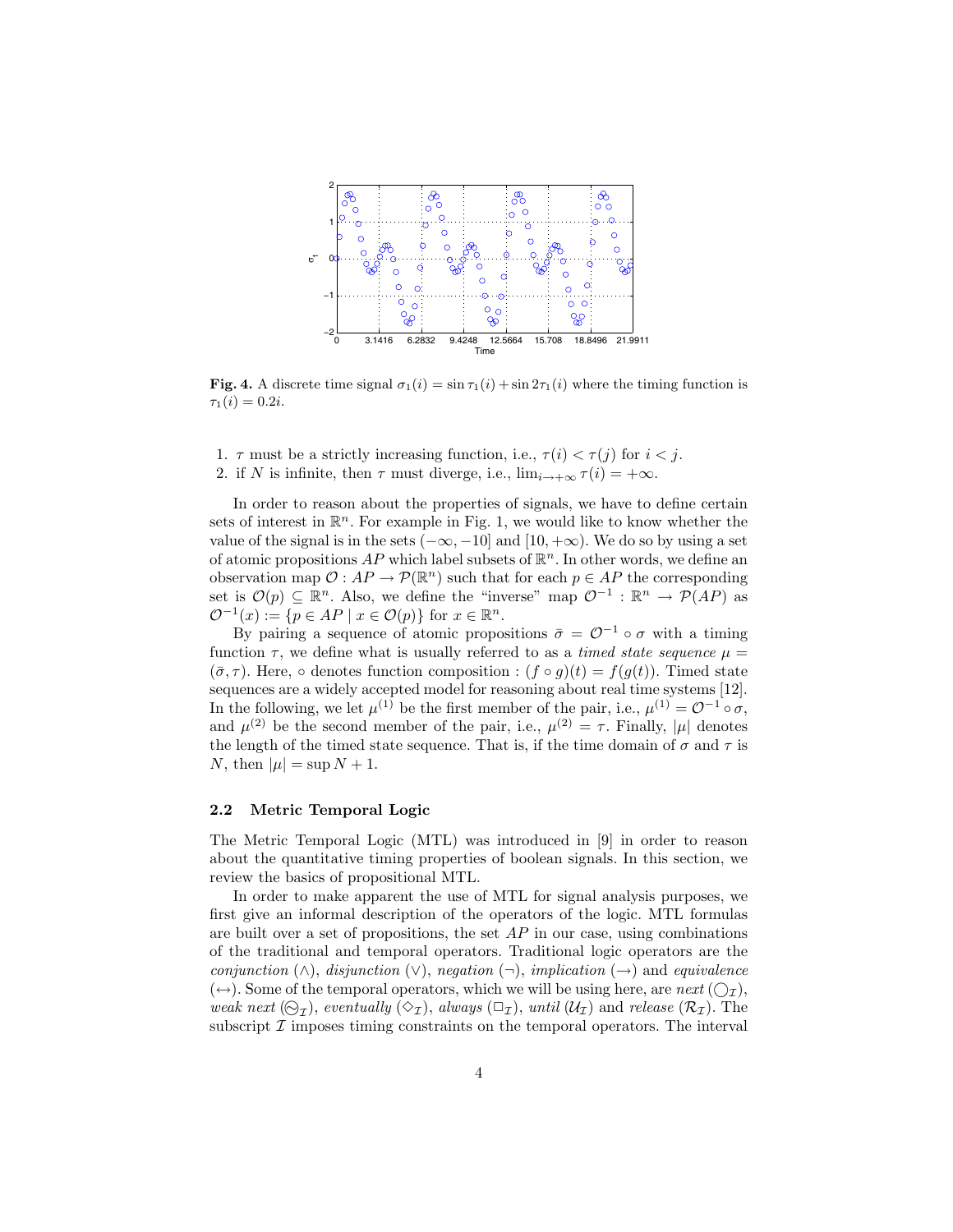I can be open, half-open or closed, bounded or unbounded, but it must be non-empty  $(\mathcal{I} \neq \emptyset)$ . Metric Temporal Logic can describe the usual properties of interest for control design problems:

- (Bounded time) Reachability: The specification  $\Diamond_{[1,5)}p_1$  where  $\mathcal{O}(p_1)$  =  $(-\infty, -10]$  requires that the value of signal should be in the set  $(-\infty, -10]$ within 1 to 5 time units (excluding 5).
- **Safety:** The formula  $\Box_{[0,+\infty)}\neg p_1$  requires that for all time  $i\geq 0$  (0 is the current point in time)  $\sigma(i)$  should not be in the set  $\mathcal{O}(p)$ , i.e.,  $\sigma(i) \notin \mathcal{O}(p)$ .

Beyond the usual properties, MTL can capture sequences of events and infinite behaviours. For example:

- Reachability while avoiding regions: The formula  $\neg (p_1 \lor p_2 \lor p_3) \mathcal{U}_{\mathcal{I}} p_4$ expresses the property that the sets  $\mathcal{O}(p_i)$  for  $i = 1, 2, 3$  should be avoided until  $\mathcal{O}(p_4)$  is reached at a time within  $\mathcal{I}$ .
- Sequencing: The requirement that the signal must take values in the sets  $\mathcal{O}(p_1)$ ,  $\mathcal{O}(p_2)$  and  $\mathcal{O}(p_3)$  in that order is captured by the formula  $\diamondsuit_{\mathcal{I}_1}(p_1 \wedge p_2)$  $\Diamond_{\mathcal{I}_2}(p_2 \land \Diamond_{\mathcal{I}_3} p_3)$ . Note, moreover, that  $\sigma(i)$  should be in  $\mathcal{O}(p_3)$  at some time in  $\mathcal{I}_1 \oplus \mathcal{I}_2 \oplus \mathcal{I}_3$ , where  $\oplus$  is the Minkowski sum.
- **Coverage:** Formula  $\Diamond p_1 \land \Diamond p_2 \land \Diamond p_3$  reads as the signal must eventually take a value in the set  $\mathcal{O}(p_1)$  and it must eventually take a value in the set  $\mathcal{O}(p_2)$ and it must eventually take a value in the set  $\mathcal{O}(p_3)$ . Thus, we require the signal to eventually take values from all the sets of interest without imposing any ordering or timing constraints.
- **Recurrence:** The formula □<sub>[0,10]</sub>(◇ $p_1 \land \diamond p_2 \land \diamond p_3$ ) requires that the signal does whatever the coverage specification does and, in addition, will force the system to repeat the desired objective for up to 10 time units. Note that  $\Box_{[0,10]}(\Diamond p_1 \land \Diamond p_2 \land \Diamond p_3)$  will be true even if the subformula  $\diamond p_1 \land \Diamond p_2 \land \Diamond p_3$ becomes true only once, specifically, after the 10 time units have passed.
- Sampling: If we would like to find out whether the next sample will be taken within 0.9 and 1.1 time units and whether it remains within the domain of interest  $\mathcal{O}(p)$ , then we can write the formula  $\bigcirc_{(0,9,1,1)} p$ .

More complicated specifications can be composed from the basic specifications using the logic operators. An excellent applied introduction to LTL for software and hardware verification can be found in [13]. Now, we briefly present some formal definitions.

**Definition 1 (MTL Syntax).** Let AP be the set of atomic propositions and  $\mathcal{I}$ be any non-empty interval of  $\mathbb{R}_{\geq 0}$ . The set  $\Phi_{\mathbb{B}}$  of all well-formed formulas (wff) is inductively defined using the following grammar:

 $\phi ::= b | p | \neg \phi | \phi \vee \phi | \phi \wedge \phi | \bigcirc_{\mathcal{I}} \phi | \Theta_{\mathcal{I}} \phi | \phi \mathcal{U}_{\mathcal{I}} \phi | \phi \mathcal{R}_{\mathcal{I}} \phi$ 

where  $b \in \mathbb{B}$  and  $p \in AP$ .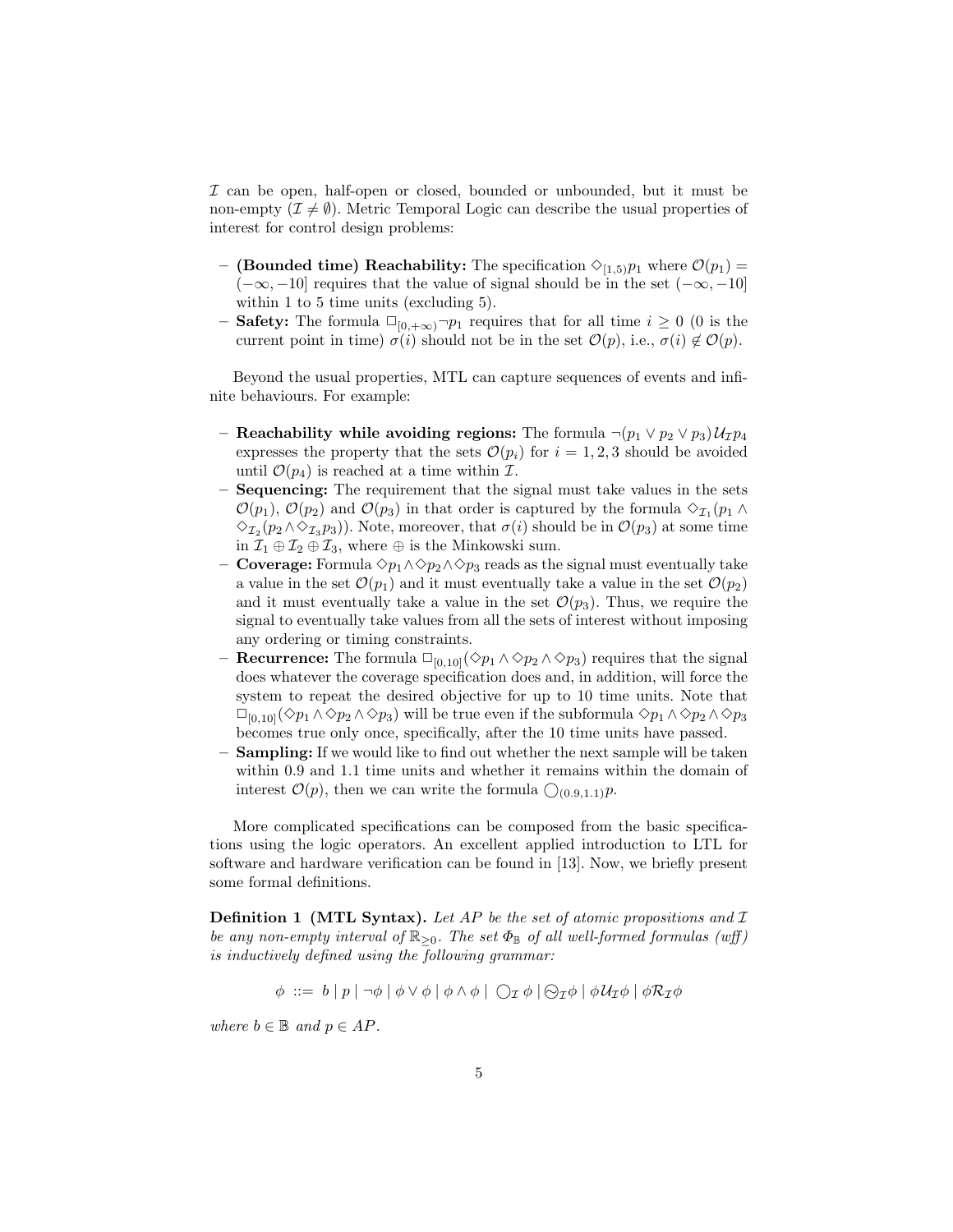Sometimes for clarity in the presentation, we replace  $\mathcal I$  with pseudometric expressions, e.g.,  $\mathcal{U}_{[0,1]}$  is written as  $\mathcal{U}_{\leq 1}$ . In the case where  $\mathcal{I} = [0, +\infty)$ , we remove the subscript  $\mathcal I$  from the temporal operators, i.e., we just write  $\mathcal U$  and R. When all the subscripts of the temporal operators are of the form  $[0, +\infty)$ , then the MTL formula  $\phi$  reduces to an LTL formula [8, 14]. Comparing the two logics, MTL is used to reason about the quantitative timing properties, whereas LTL only about qualitative timing properties.

Metric Temporal Logic (MTL) formulas are interpreted over timed state sequences. In this paper, we define MTL semantics using the relation  $\models$ . When we write  $(\mu, i) \models \phi$ , we mean that the timed state sequence  $\mu$  satisfies formula  $\phi$  at time *i*. If  $\mu$  does not satisfy formula  $\phi$  at time *i*, then we write  $(\mu, i) \not\models \phi$ . In the definition below, we also use the following notation :

- For  $P \subseteq \mathbb{R}_{\geq 0}$ , we define  $\tau^{-1}(P) := \{i \in \mathbb{N} \mid \tau(i) \in P\}.$  $-$  For  $\mathcal{I} \subseteq \mathbb{R}_{\geq 0}$  and for any  $t \in \mathbb{R}_{\geq 0}$ , we define  $t + \mathcal{I} := \{t + t' \mid t' \in \mathcal{I}\}.$ 

**Definition 2 (MTL Semantics).** Let  $\phi \in \Phi_{\mathbb{B}}$  be an MTL formula and  $\mu$  be a timed state sequence, then the semantics of  $\phi$  is defined by

$$
(\mu, i) \models \top
$$
  
\n
$$
(\mu, i) \not\models \bot
$$
  
\n
$$
(\mu, i) \models p \text{ iff } p \in \bar{\sigma}(i)
$$
  
\n
$$
(\mu, i) \models \neg \phi_1 \text{ iff } (\mu, i) \not\models \phi_1
$$
  
\n
$$
(\mu, i) \models \bigcirc_{\mathcal{I}} \phi_1 \text{ iff } \begin{cases} \tau(i+1) \in (\tau(i) + \mathcal{I}) \land (\mu, i+1) \models \phi_1 \text{ if } i < |\mu| - 1 \\ \bot < \text{otherwise} \end{cases}
$$
  
\n
$$
(\mu, i) \models \bigcirc_{\mathcal{I}} \phi_1 \text{ iff } \begin{cases} \tau(i+1) \in (\tau(i) + \mathcal{I}) \rightarrow (\mu, i+1) \models \phi_1 \text{ if } i < |\mu| - 1 \\ \top < \text{otherwise} \end{cases}
$$
  
\n
$$
(\mu, i) \models \phi_1 \lor \phi_2 \text{ iff } (\mu, i) \models \phi_1 \lor (\mu, i) \models \phi_2
$$
  
\n
$$
(\mu, i) \models \phi_1 \land \phi_2 \text{ iff } (\mu, i) \models \phi_1 \land (\mu, i) \models \phi_2
$$
  
\n
$$
(\mu, i) \models \phi_1 \mathcal{U}_{\mathcal{I}} \phi_2 \text{ iff } \exists j \in \tau^{-1}(\tau(i) + \mathcal{I}) \cap N \cdot (\mu, j) \models \phi_2 \land \forall k \in [i, j) \cdot (\mu, k) \models \phi_1
$$
  
\n
$$
(\mu, i) \models \phi_1 \mathcal{R}_{\mathcal{I}} \phi_2 \text{ iff } \forall j \in \tau^{-1}(\tau(i) + \mathcal{I}) \cap N \cdot (\mu, j) \models \phi_2 \lor \exists k \in [i, j) \cdot (\mu, k) \models \phi_1
$$

where  $i, j, k \in \mathbb{N}, \bar{\sigma} = \mu^{(1)}, \tau = \mu^{(2)} \text{ and } N = \{0, 1, \ldots, |\mu| - 1\}.$ 

Informally, the formula  $\phi_1 \mathcal{U}_\mathcal{I} \phi_2$  expresses the property that over the sequence  $\bar{\sigma}$  and in the time interval  $\tau^{-1}(\tau(i)+\mathcal{I})\cap N$ , there exists some time that  $\bar{\sigma}$  makes  $\phi_2$  true and, furthermore, for all previous times,  $\bar{\sigma}$  satisfies  $\phi_1$ . Intuitively, the release operator  $\phi_1 \mathcal{R} \phi_2$  states that  $\phi_2$  should always hold during the interval  $\tau^{-1}(\tau(i) + \mathcal{I}) \cap N$ , a requirement which is released when  $\phi_1$  becomes true. In the above definition, the intersection with the set  $N$  has been added because we are using finite timed state sequences. We can also define the derived temporal operators eventually  $\Diamond \tau \phi = \top \mathcal{U}_{\mathcal{I}} \phi$  and always  $\Box \tau \phi = \bot \mathcal{R}_{\mathcal{I}} \phi$  which are selfexplanatory.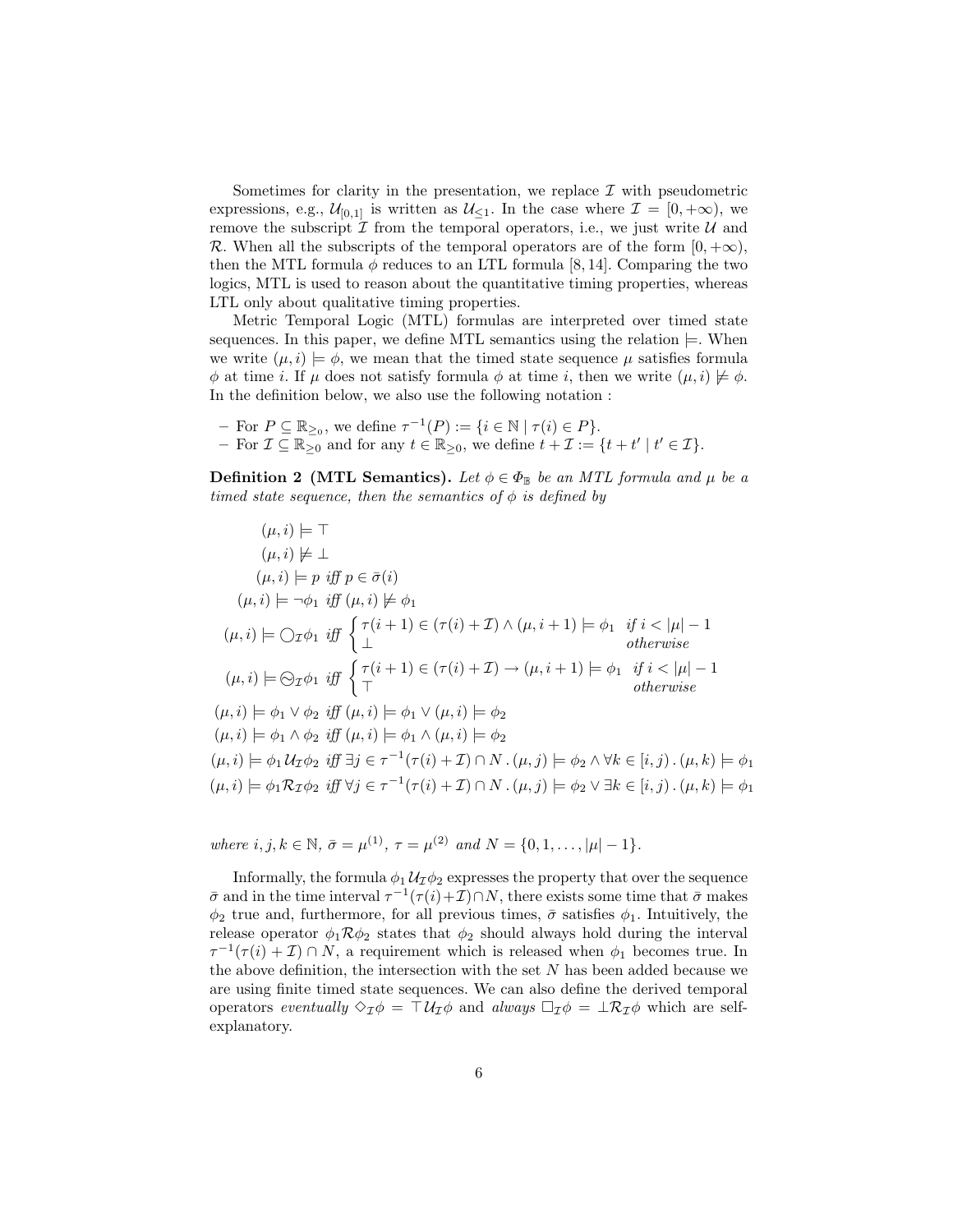#### 2.3 Robustness Estimate

We proceed on to give an informal explanation of the robustness estimate [7]. Given a timed state sequence  $\mu$  and a formula  $\phi$ , the robustness estimate is a number  $\varepsilon$  from the closure of the reals R. The intuitive meaning of  $\varepsilon$  is that if  $\varepsilon > 0$ , then any timed state sequence  $\mu'$  that remains  $\varepsilon$ -close to  $\mu$  satisfies the same specification  $\phi$  as  $\mu$ . On the other hand, if  $\varepsilon < 0$ , then we know that  $\mu$  does not satisfy the specification and, moreover, that any other timed state sequence  $\mu'$  in the |ε|-neighborhood of  $\mu$  also does not satisfy  $\phi$ . The details of how the robustness estimate can be computed can be found in [15, 16].

From an application perspective, it is important to clearly define what we mean by saying that two timed state sequences remain  $|\varepsilon|$ -close. For that, we first need the notion of the supremum metric. Given two discrete time signals  $\sigma_1$  and  $\sigma_2$ , the supremum metric  $\rho$  is defined as  $\rho(\sigma_1, \sigma_2) = \sup_{i \in N} ||\sigma_1(i) - \sigma_2(i)||$ , where  $\|\cdot\|$  is the Euclidean norm and N is the discrete time signals' time domain, i.e.,  $N = \text{dom}(\sigma_1) = \text{dom}(\sigma_2)$ . In other words, the supremum metric returns the maximum distance between the two signals at each point in time. An important assumption here is that the two signals  $\sigma_1$  and  $\sigma_2$  are sampled at the same points in time. That is, if  $\tau_1$  and  $\tau_2$  are the corresponding sampling functions of  $\sigma_1$  and  $\sigma_2$ , then for all  $i \in N$  we have  $\tau_1(i) = \tau_2(i)$ . If we let  $\mu_1 = (\mathcal{O}^{-1} \circ \sigma_1, \tau_1)$  and  $\mu_2 = (\mathcal{O}^{-1} \circ \sigma_2, \tau_2)$ , then we can extend the definition of  $\rho$  over timed state sequences as follows :  $\rho(\mu_1, \mu_2) = \rho(\sigma_1, \sigma_2)$  (again under the assumption that the two sampling functions  $\tau_1$  and  $\tau_2$  are the same).

*Example 1.* Consider again the discrete time signal  $\sigma_1$  in Fig. 4 and assume that we are given the LTL specification  $\phi_0 = \Box p_1$ , where  $\mathcal{O}(p_1) = [-2, 2]$ . Then, the robustness estimate is  $\varepsilon = 0.2403$ . Note that any other timed state sequence that remains within the tube around  $\sigma_1$  in Fig. 5 also satisfies the specification  $\phi_0$ .



Fig. 5. The signal  $\sigma_1$ . The bars indicate the range of values that any other timed state sequence can take in order to satisfy the specification  $\phi_0$ .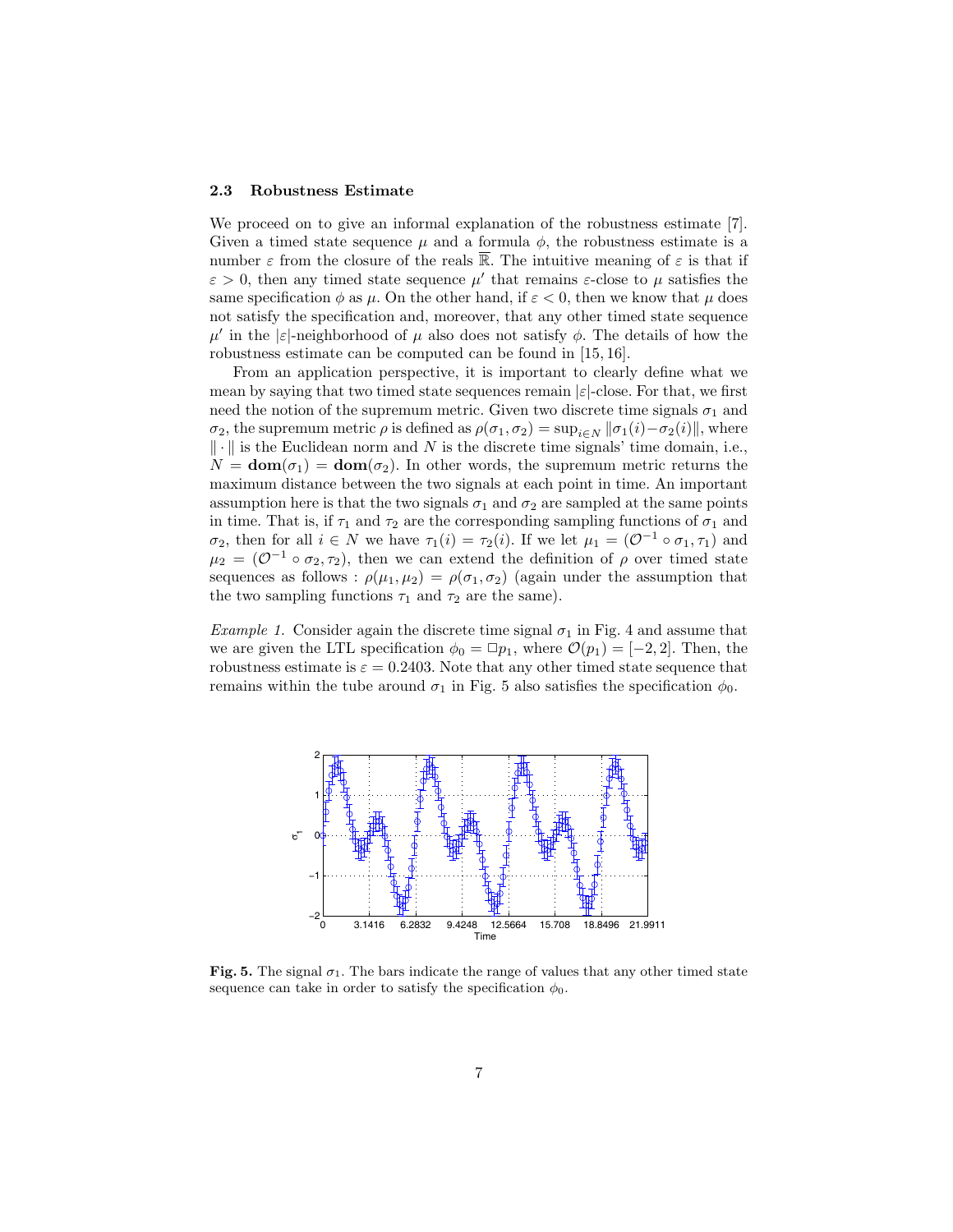## 3 TaLiRo

TALIRO is a tool that computes the robustness estimate  $\varepsilon$  of an MTL formula  $\phi$  with respect to a finite timed state sequence  $\mu$ . Version 0.1 is available in two formats (Windows and Linux) and it supports only 1D signals. When TaLiRo is executed without any input arguments, i.e., taliro, then it takes as input arguments the demo input files demo spec.txt and demo data.txt that are distributed with the tool. The input arguments to taliro must be two input files, e.g., taliro inputspec.txt inputdata.txt.

 $\diamondsuit$  This is a console application. In order to execute TALIRO, you have to open a console window in the MS Windows family products  $\cdot$  start  $\rightarrow$ open a console window in the MS Windows family products : start -> run, then type cmd and change to the directory where you have unzipped the software package. Note that in certain versions of Linux systems you might have to type ./taliro instead of taliro in order to run the software.

### 3.1 Explanation of Input Arguments

Usage taliro inputspec.txt inputdata.txt

The file inputspec.txt, as the name implies, includes the MTL or LTL formula as well as the observation map  $\mathcal O$  and some auxiliary variables. A typical input in ASCII format is the following.

```
01. % Demo input specification file for TaLiRo
02. % G. Fainekos - GRASP Lab - 2008.01.22
03.
04. [j(p1-><> (0,.5) !p1)05.
06. signal dimension : 1
07.
08. number of predicates : 3
09.
10. p1 number of constraints : 1
11. -1.0 -1.0
12.
13. p2 number of constraints : 2
14. 1.0 0.5
15. -1.0 0.5
16.
17. p3 number of constraints : 1
18. 1.0 -1.0
19.
20. timing constraints on the number of samples : no
21. number of samples : 3142
```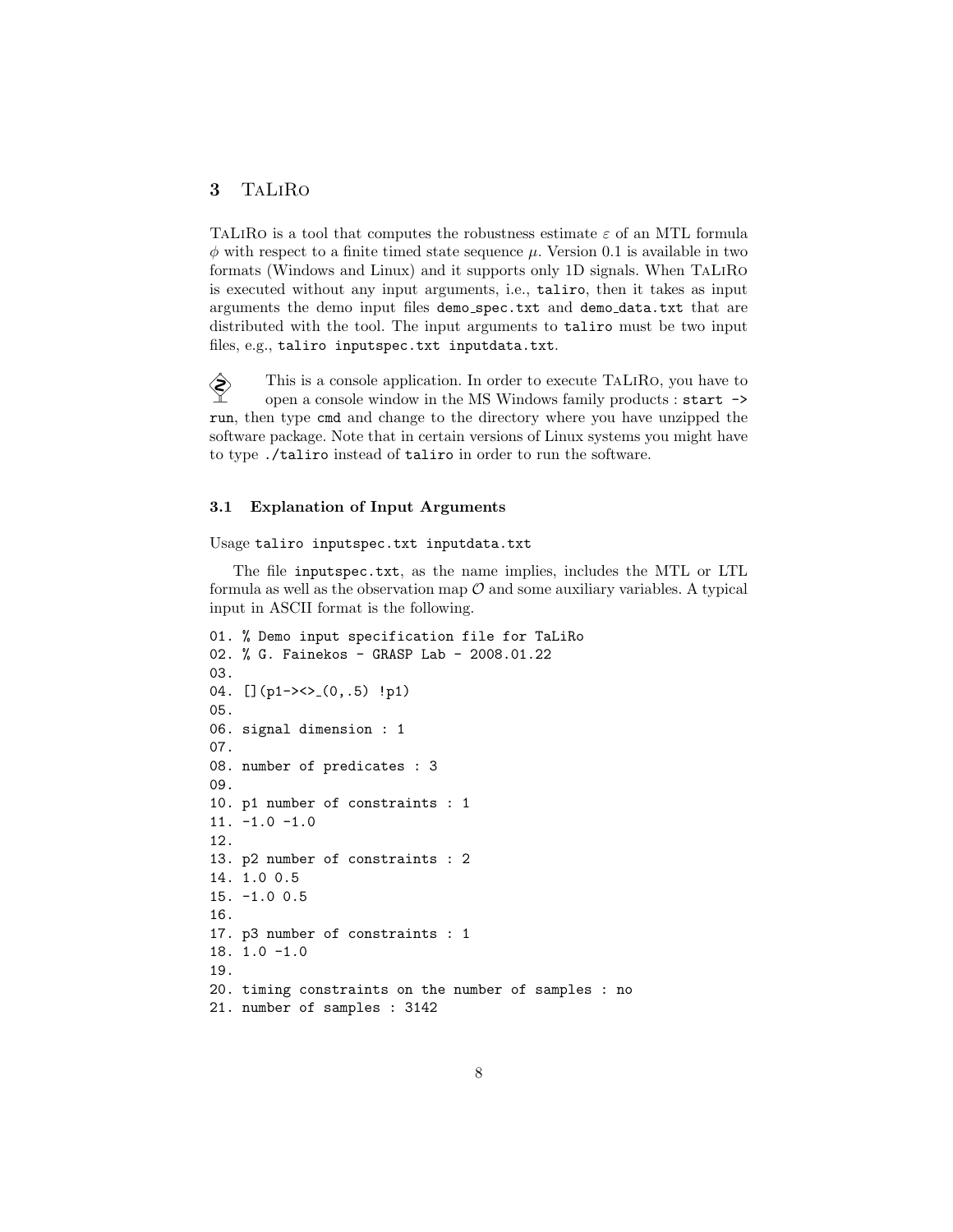The lines that start with the special character  $\%$  are comment lines, e.g. lines 01 and 02. The empty lines, e.g., 03, 05, are not required, however they make the text more readable.

Line 04 is the MTL or LTL formula. Table 1 indicates the correspondence between the symbols of the logical operators and the input ASCII characters. The timing constraints on the temporal operators follow the temporal operator

|  |   |    | $\leftrightarrow$ |     |
|--|---|----|-------------------|-----|
|  |   | -> | <一>               |     |
|  |   |    |                   | 72. |
|  | W | <> |                   | R   |

Table 1. Correspondence between logical operators and ASCII symbols.

using an underscore. That is, if  $T \in \{ X, W, []$ ,  $\langle \rangle$ , R, U, then T<sub>I</sub> is a temporal operator with timing constraints. In turn, the timing constraints I can have the form  $\ll a, b \gg$ , where  $\ll \in \{ (1, \infty) \}$  and  $a, b \in \mathbb{Q} \cup \{\pm \inf \}$ . Currently, no negative numbers are allowed in the timing constraints I since we do not consider past operators. Some examples of timing constraints on the temporal operators are :

 $U_{-}(0.23, 5.12),$   $[]_{-}[0,30],$   $R_{-}[10, inf),$   $X_{-}(3.2331, inf),$   $\langle >_{-}[2,2]$ 

Finally, if there is no timing constraint after a temporal operator, then I =  $[0, +\inf)$  is implied<sup>3</sup>.

If the timing constraints refer to the actual evolution of time, that is, to<br>the timestamps  $\tau(i)$  of a timed state sequence  $\mu = (\bar{\sigma} \tau)$  then we have the timestamps  $\tau(i)$  of a timed state sequence  $\mu = (\bar{\sigma}, \tau)$ , then we have to store the bounds of I using double precision floating point variables. In this case, comparisons that involve equality  $(\leq, \geq, =)$  become dubious and should be avoided, i.e., avoid using closed  $[\cdot, \cdot]$  or half-closed  $[\cdot, \cdot)$ ,  $(\cdot, \cdot]$  intervals. On the other hand, if the timing constraints refer to the number of samples, then the bounds on I are stored using integer variables and comparisons involving equalities are meaningful.

Line 06 refers to the dimension n of the space  $\mathbb{R}^n$  that the signal takes values. Version 0.1 of TaLiRo only supports 1D signals, i.e.,  $n = 1$ . This line is added for compatibility with future versions.

Line 08 refers to the number of predicates which are in the domain of the observation map  $\mathcal{O}$ . The following lines (09-19) contain the definition of each set that is labeled by an atomic proposition. The declaration of each set begins with the statement :

<sup>&</sup>lt;sup>3</sup> In future versions of TALIRO, if no temporal operator in the formula has timing constraints, then the formula will be tested using a more memory efficient LTL version of the algorithm.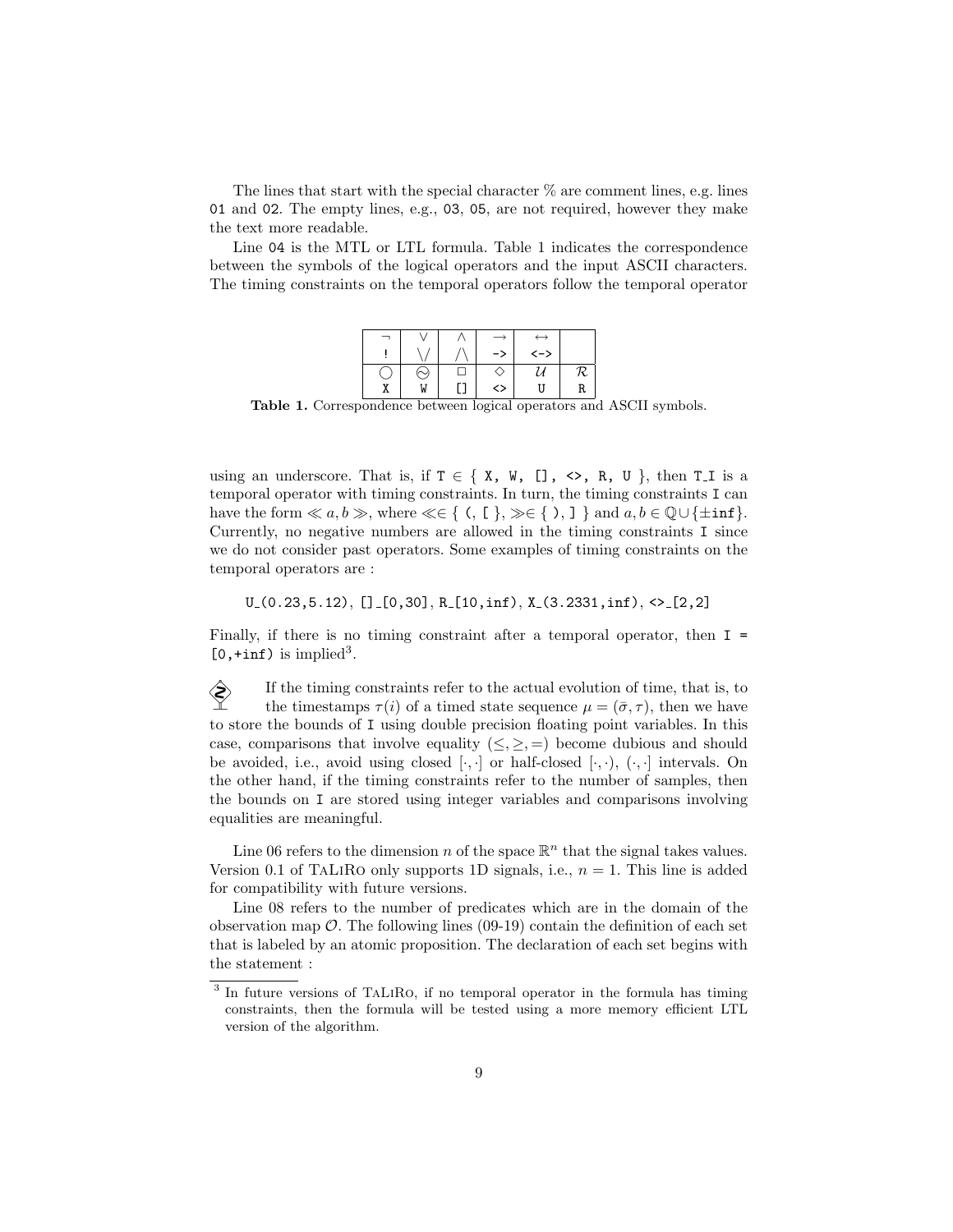#### <predicate> number of constraints : <m>

In the position of  $\epsilon$  predicate  $\epsilon$ , we can place any predicate name that is a combination of alphanumeric characters, e.g., pred1, p1, bb, aa123bb etc. For computational reasons, the subsets of  $\mathbb{R}^n$  are defined using intersections of halfspaces. This implies that the sets labeled by the atomic propositions are actually convex polyhedral sets. Note that this is not a fundamental restriction of the toolbox, since concave sets can be defined by taking the negation of an atomic proposition. The number m denotes how many halfspaces define a set. Each halfspace i of the set is represented by an inequality of the form  $\sum_{j=1}^{n} a_{ij} \sigma^j \leq b_i$ , where  $\sigma^j$  is the projection of the signal  $\sigma$  on its j dimension (or variable) and  $a_{ij}, b_i \in \mathbb{R}$ . Then, the set  $\mathcal{O}(\leq \texttt{predicate} >)$  can be defined by the conjunction of the aforementioned inequalities :  $\bigwedge_{i=1}^{m} \sum_{j=1}^{n} a_{ij} \sigma^j \leq b_i$ . The latter can also be represented by a matrix inequality  $A\sigma \leq B$ , where  $A = \{a_{ij}\}\$ and  $B = \{b_i\}$ . The matrices  $A$  and  $B$  are given as inputs to TALIRO in the form of a concatenated matrix  $[A|B]$ . For example, consider the atomic proposition  $p2$  defined in lines 13-15 which has two constraints. The first constraint indicates that  $\sigma^1 \leq 0.5$ , while the second that  $-\sigma^1 \leq 0.5$ . In other words,  $\mathcal{O}(p2) = [-0.5, 0.5]$ . In lines 10-11, the atomic proposition p1 defines the set  $\mathcal{O}(p1) = [1, +\infty)$ .

Version 0.1 of TaLiRo does not check for emptiness of the sets. Future<br>versions will have this functionality versions will have this functionality.

Line 20 indicates whether the timing constraints refer to the number of sampling points or not. In cases where the sampling step is constant, i.e.,  $\tau(i +$ 1)  $-\tau(i) = \Delta \tau \in \mathbb{Q}$  for all  $i > 0$ , then it might be beneficial to write the timing constraints on the temporal operators with respect to the number of sampling points instead the actual time. For example, if  $\Delta \tau = 0.1$ , then the formula  $\langle \rangle$  [0.1,0.5] p1 can be converted to  $\langle \rangle$  [1,5] p1. In the latter case, the equality checks become meaningful since we require that p1 holds at some point between the next and the next five samples.

If the answer in line 20 is no or the temporal logic formula is in LTL,<br>then we must still provide the timestamps in the file inputdata txt. then we must still provide the timestamps in the file inputdata.txt even though the timestamps are ignored by the algorithm.

Finally, line 21 indicates the length of the input timed state sequence.

The file inputdata.txt contains the timestamps and the data of the discrete time signal. The first column contains the timestamps of the samples, while the following columns contain the data for each dimension of the signal. The following table presents the first 5 lines of such an input file generated for an 1D signal. In this example, the sampling step is constant with  $\Delta \tau = 0.01$ .

> 0.0000000e+000 0.0000000e+000 1.0000000e-002 2.3998800e-002 2.0000000e-002 4.7990401e-002 3.0000000e-002 7.1967605e-002 4.0000000e-002 9.5923223e-002 . .

.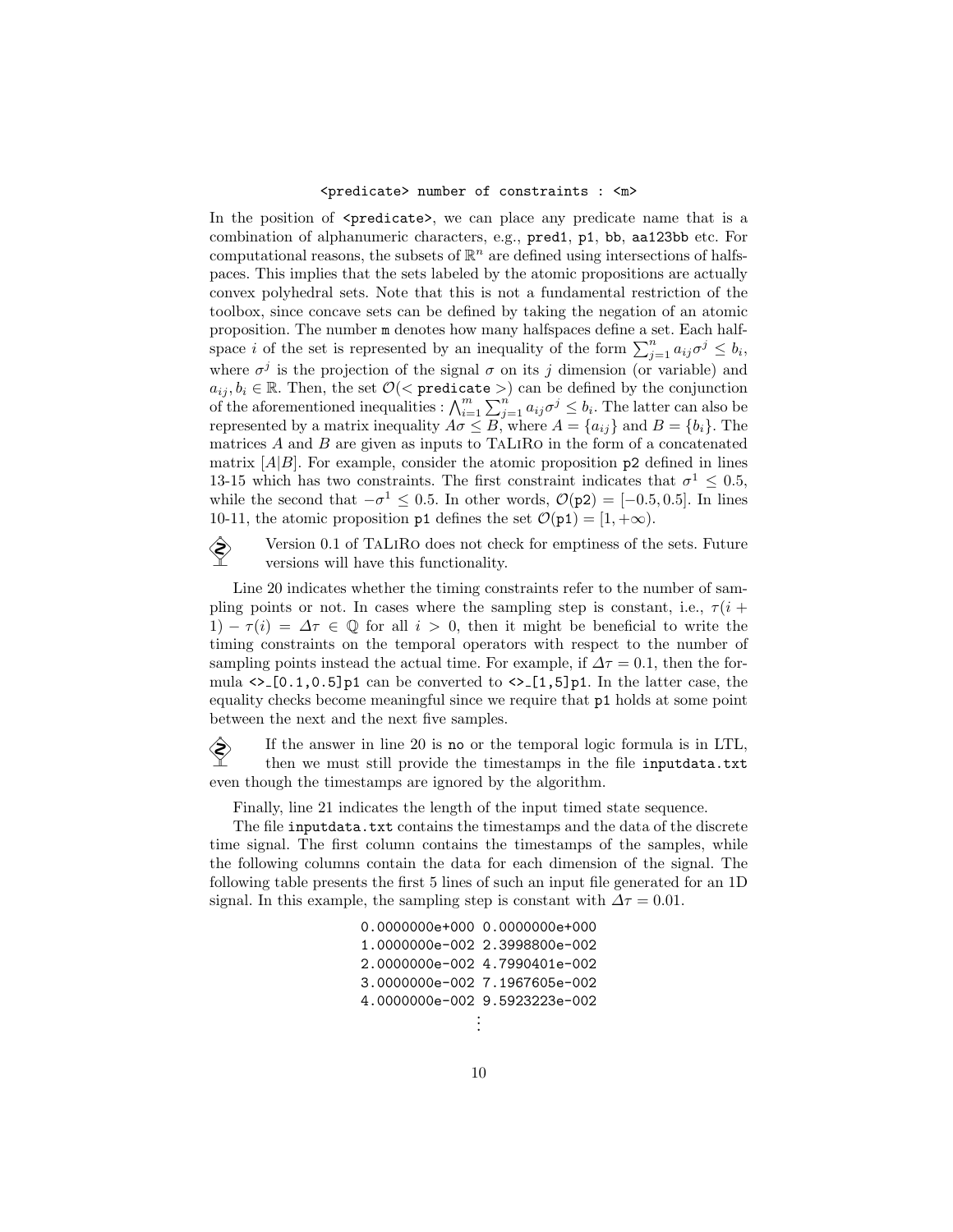#### 3.2 Examples

The examples presented below were run on PIII 1.2GHz with 1GB RAM under Windows XP. First, assume that we are given the discrete time signal  $\sigma_1$  (see Fig. 4) and the corresponding timing function  $\tau_1$ . The signal  $\sigma_1$  has 110 sampling points. We would like to verify that whenever the value of the signal raises above the value 1.5, then it drops below 1.5 within 1 time unit. This can be formally stated with the MTL formula

$$
[ ] (p1 \rightarrow \langle > (0.0, 1.0) ! p1 ) \tag{1}
$$

where  $\mathcal{O}(p1) = [1.5, +\infty)$ . The output of TALIRO for this case is

```
robustness : 0.097603
total running time : 0.030000 sec
```
In this example, since the sampling step is constant, i.e., 0.2, we can test the same specification over the number of samples and include the upper bound of the timing constraint  $-$  if this is desirable. Then, the formula becomes

$$
[ ] (p1 \to \langle \rangle_{-}(0,5]! p1) \tag{2}
$$

The output of TaLiRo is

robustness : 0.317274 total running time : 0.020000 sec

If we reduce the timing constraint to 0.5, i.e., the MTL formula is

$$
[](p1 \to \langle \rangle_{-}(0.0, 0.5) ! p1) \tag{3}
$$

then the specification does not hold any more (robustness :  $-0.158058$ ). What if we don't only want the signal value to drop below 1.5, but also to stay below 1.5 for at least 2 time units? Then, we can use the MTL formula

$$
[ ] (p1 \rightarrow \langle >_{-}(0,5) [ ] - [0,10] ! p1 ) \tag{4}
$$

where the constraints are on the number of samples. The result is

```
robustness : 0.097603
total running time : 0.140000 sec
```
Now, if we increase the always bounds from 2 time units to 10, that is,

$$
\left[\right] (p1 \rightarrow \langle >_{-}(0.0, 1.0) []_{-}(0.0, 10.0) ! p1)
$$
 (5)

where the constraints are on the actual time, then the specification does not hold (robustness : -0.250768). Next, assume that we would like to test whether the signal oscillates between the sets p2 and p1, where  $\mathcal{O}(p2) = (-\infty, -1.5]$ , in that order. The LTL formula

$$
\left[\frac{1}{\sqrt{2}}\right] \cdot \left(\frac{p2}{\sqrt{2}}\right) \tag{6}
$$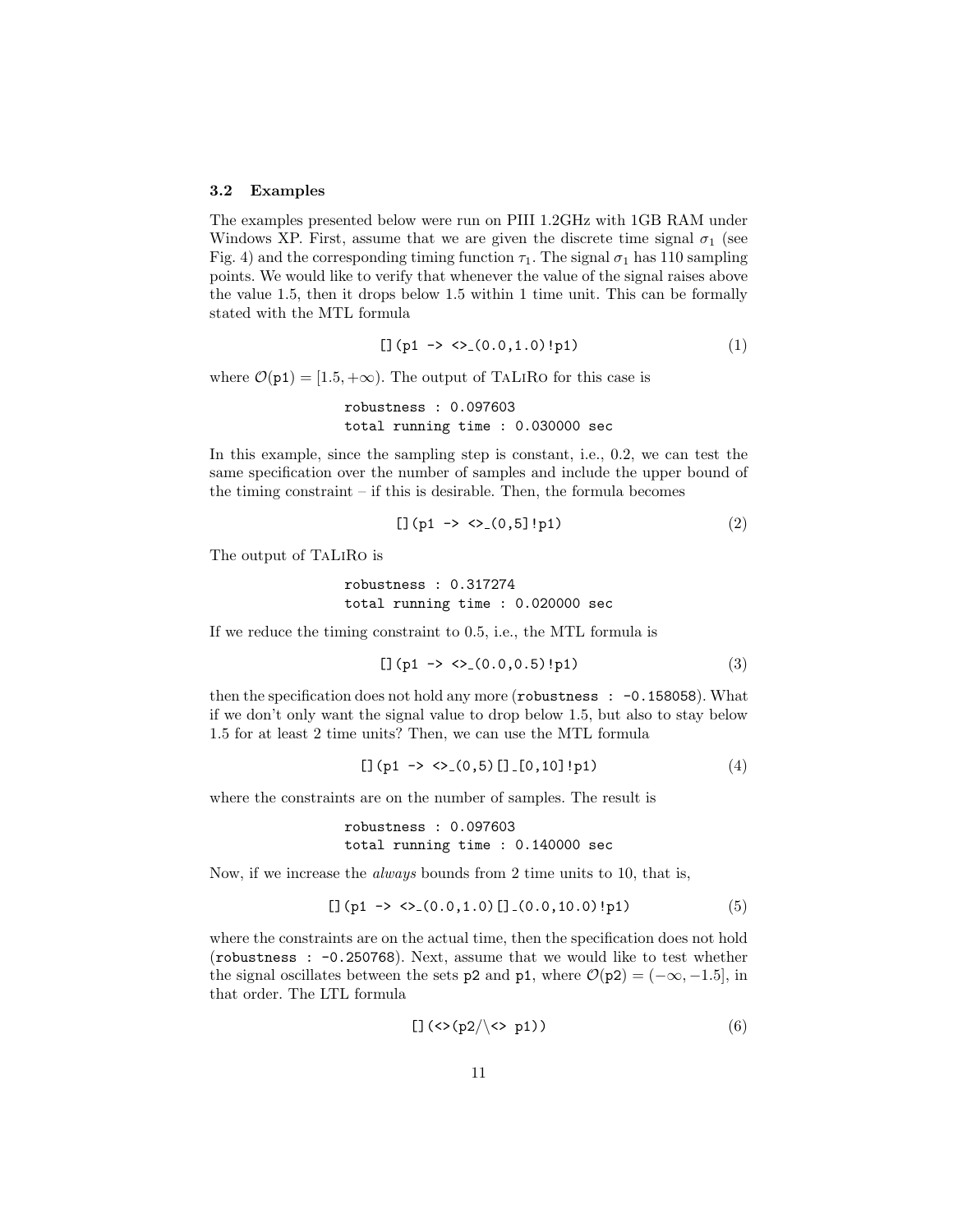| signal's time domain | number of samples | computation time (sec)                                          | robustness |
|----------------------|-------------------|-----------------------------------------------------------------|------------|
| [0, 21.99]           | 110               | 0.00                                                            | 0.097603   |
| [0, 188.49]          | 943               | 0.03                                                            | 0.097603   |
| [0, 6283.2]          | 31,416            | 1.05                                                            | 0.092065   |
| [0, 219911.48]       | 1,099,558         | 37.61                                                           | 0.91793    |
|                      | $\blacksquare$    | $F^{\prime}$ $\prime$ $\rightarrow$<br>$\sim$ $\sim$ $(0.0101)$ |            |

**Table 2.** Computation time for formula  $\left[\right]$  (p1 -> <> (0.0,1.0)!p1).

does not do the job. Even though the signal is periodic and event p1 follows p2, the robustness of the formula is -1.683066. Here, by p event we mean that the value of the signal is within the set  $\mathcal{O}(p)$ . This situation occurs because the signal is of finite duration and the always operator in formula 6 requires that that the subformula  $\langle \rangle$  (p2  $\langle \rangle$   $\langle \rangle$  p1) holds at the last sample of the signal (which is obviously not true since there are no more sampling points). If the period of the signal can be estimated, then we could use that as an upper bound on the always operator. For example, for signal  $\sigma_1$  the period is  $2\pi$  so we could instead test the formula

$$
[ ]-[0.0, 12.57) (<>(p2/\langle >p1\rangle) \tag{7}
$$

which is correct with robustness 0.238435. This example implies that we should sample or simulate the discrete time signal for some time that is longer than the time interval that we would like to test for periodicity. In addition, we can add constraints on the occurrence of the events. For example, for the input formula

$$
\text{[] } [0.0, 12.57) (\langle >, [0.0, 6.28) (p2/\langle >, [0.0, 3.14) p1 \rangle) \tag{8}
$$

we get

robustness : 0.238435 total running time : 0.781000 sec

Note that formulas  $(6)$ ,  $(7)$  and  $(8)$  ignore (i) the fact that initially the event p1 happens before the event p2 and (ii) that the signal  $\sigma_1$  can take values inside and outside the set  $\mathcal{O}(p2)$  several times before event p1 is observed.

Tables 2 and 3 indicate how the computation time of TaLiRo changes as the length of the discrete time signal increases. The sampling function is again  $\tau_1$ . For these experimental data, the computer used was a Dell PowerEdge 1650 with two 1.4GHz Pentium-III CPUs and 2GB of RAM running SUSE 9.2 Linux. We can see that the computation time and the memory requirements do not only depend on the length of the discrete time signal, but also on the structure of the formula. A heuristic way to reduce the computation time and the memory requirements of TaLiRo is to add timing constraints on the temporal operators whenever this is possible. Notice that in Tables 2 and 3 the robustness is not constant with respect to the length of the timed state sequence. This happens because the sampling step is 0.2 and, thus, in each period the samples of the signal that belong to the set  $\mathcal{O}(p1)$  are different.

An immediate application of the robustness estimate is the following. Assume that  $\sigma_1$  is not generated as indicated in Fig. 4, but that it is the result of sampling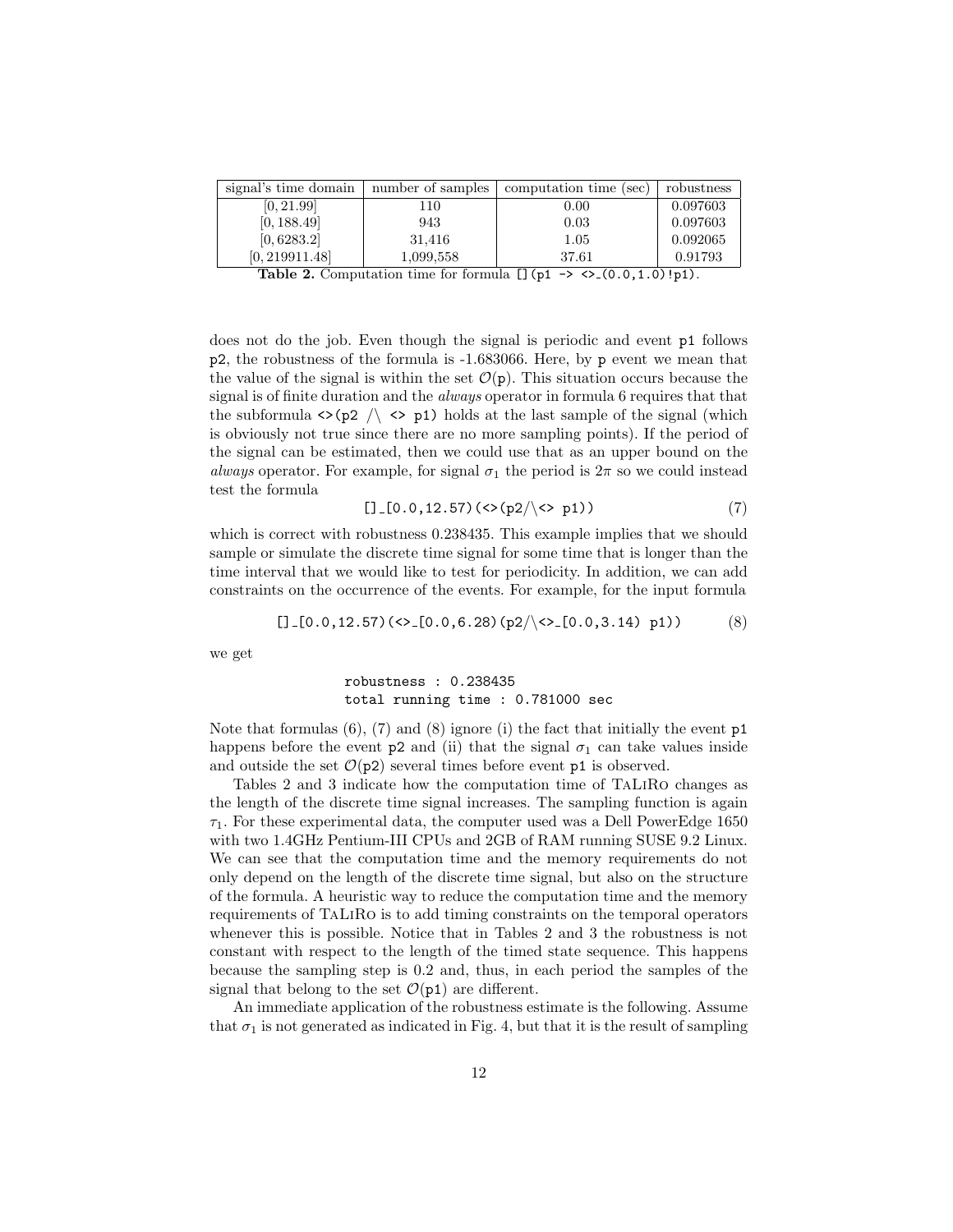| signal's time domain | number of samples | computation time (sec) | robustness |
|----------------------|-------------------|------------------------|------------|
| [0, 21.99]           | 110               | 0.16                   | 0.238435   |
| [0, 188.49]          | 943               | 2.35                   | 0.237401   |
| [0, 6283.2]          | 31.416            | 84.74                  | 0.237149   |
| [0, 219911.48]       | 1,099,558         | out of memory          |            |

Table 3. Computation time for formula (8) for the first row and for formula  $[] -[0.0, T)$  (<> [0.0,6.28)(p2/\ < > [0.0,3.14)p1) for the rest of the rows, where T is the maximum signal time minus  $3\pi$ .

(monitoring) a physical quantity. In such a case, the sensors, which monitor the quantity, have a known experimentally determined accuracy. As an example, assume that the accuracy of the sensor in our case is  $\pm 0.1$ . Then, we immediately can infer that formulas (2), (7) and (8) are true over the monitored sampled signal since 0.1 (the sensor accuracy) is less then the robustness estimate of the formulas : 0.317274, 0.238435 and 0.238435 respectively. On the other hand, we cannot infer whether the signal  $\sigma_1$  satisfies formulas (1) and (4) since 0.1 is greater then their robustness estimate of 0.097603 with respect to  $\sigma_1$ . If we would like to logically infer something about the underlying continuous time signal (not the sampled one), then one way to do so is to use the approach which was proposed in [11].

Now consider the following scenario. Signal  $s_1$  is fed into a system which tries to track the input signal. The output of the system is signal  $s_2$  in Fig. 6. For the shake of example, we set  $s_2$  to be  $s_1$  with a delay of 0.1 time units and a bounded noise of 0.1 magnitude. We monitor both signals with a constant sampling step of 0.2 time units. The result of the sampling process appears in Fig. 7. We would like to verify whether  $\sigma_2$  is always within distance 0.25 of signal  $\sigma_1$  and, moreover, if the difference of the two signals is greater than 0.25, then it should drop below 0.25 within 1 time unit. The above informal specification can be formally captured with the MTL formula  $\Box(p_3 \lor (\neg p_3) \rightarrow \Diamond_{[0,1]} p_3)$  with  $\mathcal{O}(p_3) = (-\infty, 0.25]$ , which can be simplified to the formula  $\Box(p_3 \vee \Diamond_{[0,1]} p_3)$ . Now, if we test formula

$$
\text{[} \quad \text{[p3]} \quad \text{[0,5]} \quad \text{[0,6]} \quad \text{[0,6]} \quad \text{[0,6]} \quad \text{[0,6]} \quad \text{[0,6]} \quad \text{[0,6]} \quad \text{[0,6]} \quad \text{[0,6]} \quad \text{[0,6]} \quad \text{[0,6]} \quad \text{[0,6]} \quad \text{[0,6]} \quad \text{[0,6]} \quad \text{[0,6]} \quad \text{[0,6]} \quad \text{[0,6]} \quad \text{[0,6]} \quad \text{[0,6]} \quad \text{[0,6]} \quad \text{[0,6]} \quad \text{[0,6]} \quad \text{[0,6]} \quad \text{[0,6]} \quad \text{[0,6]} \quad \text{[0,6]} \quad \text{[0,6]} \quad \text{[0,6]} \quad \text{[0,6]} \quad \text{[0,6]} \quad \text{[0,6]} \quad \text{[0,6]} \quad \text{[0,6]} \quad \text{[0,6]} \quad \text{[0,6]} \quad \text{[0,6]} \quad \text{[0,6]} \quad \text{[0,6]} \quad \text{[0,6]} \quad \text{[0,6]} \quad \text{[0,6]} \quad \text{[0,6]} \quad \text{[0,6]} \quad \text{[0,6]} \quad \text{[0,6]} \quad \text{[0,6]} \quad \text{[0,6]} \quad \text{[0,6]} \quad \text{[0,6]} \quad \text{[0,6]} \quad \text{[0,6]} \quad \text{[0,6]} \quad \text{[0,6]} \quad \text{[0,6]} \quad \text{[0,6]} \quad \text{[0,6]} \quad \text{[0,6]} \quad \text{[0,6]} \quad \text{[0,6]} \quad \text{[0,6]} \quad \text{[0,6]} \quad \text{[0,6]} \quad \text{[0,6]} \quad \text{[0,6]} \quad \text{[0,6]} \quad \text{[0,6]} \quad \text{[0,6]} \quad \text{[0,6]} \quad \text{[0,6]} \quad \text{[0,6]} \quad \text{[0,6]} \quad \text{[0,6]} \quad \text{[0,6]} \quad \text{[0,6]} \quad \text{[
$$

where the timing constraints are on the number of samples, over the signal  $\sigma_3(i) = |\sigma_1(i) - \sigma_2(i)|$ , we get

### robustness : 0.038030 total running time : 0.020000 sec

If the timing constraints are stricter, that is,

$$
\text{[} \text{I} \text{ (p3} \text{)} \text{/} \text{&} \text{I} \text{0,2} \text{]} \text{p3} \text{)} \tag{10}
$$

then the property does not hold any more (robustness -0.046525).

Acknowledgments This work has been partially supported by NSF EHS 0311123, NSF ITR 0324977 and ARO MURI DAAD 19-02-01-0383.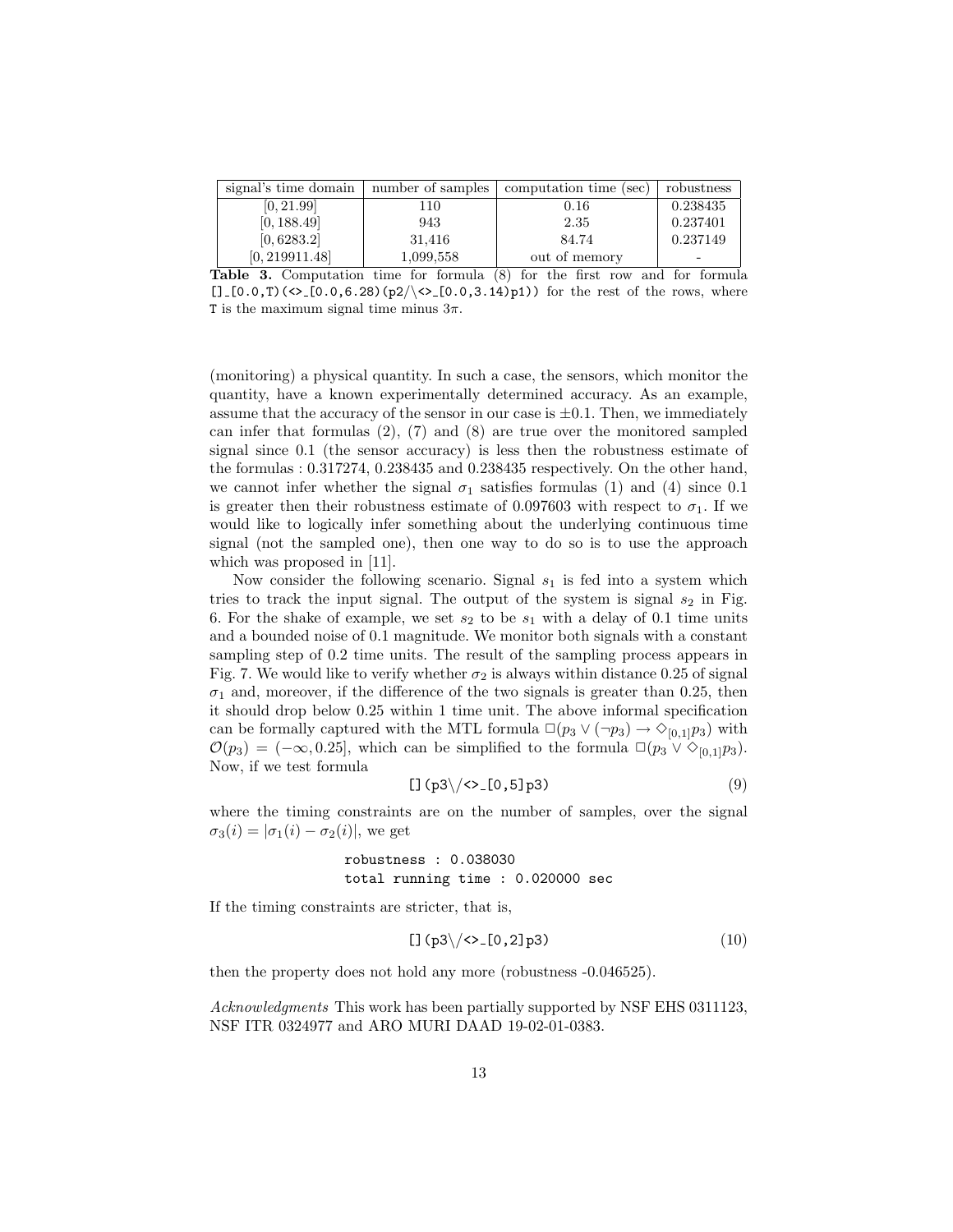

Fig. 7. The samples of signal  $\sigma_1$  are denoted by circles (o), while the samples of signal  $\sigma_2$  by crosses (+).

# References

- 1. Clarke, E.M., Grumberg, O., Peled, D.A.: Model Checking. MIT Press, Cambridge, Massachusetts (1999)
- 2. Alur, R., Courcoubetis, C., Halbwachs, N., Henzinger, T.A., Ho, P.H., Nicollin, X., Olivero, A., Sifakis, J., Yovine, S.: The algorithmic analysis of hybrid systems. Theoretical Computer Science 138 (1995) 3–34
- 3. Kapinski, J., Krogh, B.H., Maler, O., Stursberg, O.: On systematic simulation of open continuous systems. In: Hybrid Systems: Computation and Control. Volume 2623 of LNCS., Springer (2003) 283–297
- 4. Esposito, J.M., Kim, J., Kumar, V.: Adaptive RRTs for validating hybrid robotic control systems. In: Proceedings of the International Workshop on the Algorithmic Foundations of Robotics. (2004)
- 5. Tan, L., Kim, J., Sokolsky, O., Lee, I.: Model-based testing and monitoring for hybrid embedded systems. In: Proceedings of the 2004 IEEE International Conference on Information Reuse and Integration. (2004) 487–492
- 6. Maler, O., Nickovic, D.: Monitoring temporal properties of continuous signals. In: Proceedings of FORMATS-FTRTFT. Volume 3253 of LNCS. (2004) 152–166